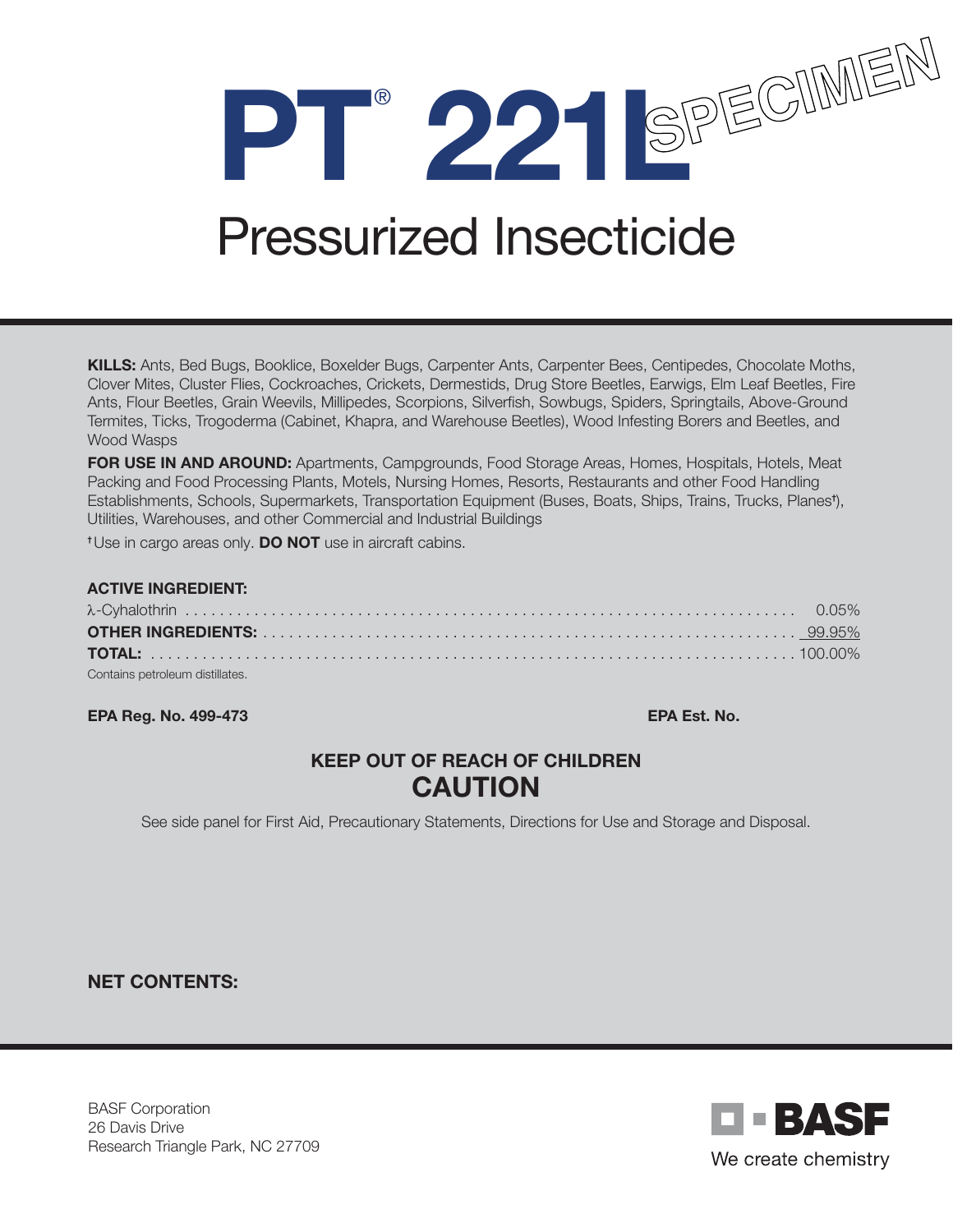| <b>FIRST AID</b>       |                                                                                                                                                                                                                                                      |
|------------------------|------------------------------------------------------------------------------------------------------------------------------------------------------------------------------------------------------------------------------------------------------|
| If swallowed           | • Immediately call a poison control center or doctor.<br>• DO NOT induce vomiting unless told to do so by a poison control center or doctor.<br>• DO NOT give ANY liquid to the person.<br>• DO NOT give anything by mouth to an unconscious person. |
| If in eyes             | • Hold eyes open and rinse slowly and gently for 15 to 20 min.<br>• Remove contact lenses, if present, after the first 5 min, then continue rinsing eyes.<br>· Call a poison control center or doctor for treatment advice.                          |
| If on skin or clothing | • Take off contaminated clothing.<br>• Rinse skin immediately with plenty of water for 15 to 20 min.<br>• Call a poison control center or doctor for treatment advice.                                                                               |
| If inhaled             | • Move person to fresh air.<br>• If person is not breathing, call 911 or an ambulance, then give artificial respiration,<br>preferably mouth-to-mouth if possible.<br>• Call a poison control center or doctor for treatment advice.                 |
|                        | <b>HOTLINE NUMBER</b>                                                                                                                                                                                                                                |
|                        | Have the product container or label with you when calling a poison control center or doctor, or going for treatment.<br>You may also contact 1-800-832-HELP for emergency medical treatment information.                                             |

NOTE TO PHYSICIAN: No specific antidote is available. Treat the patient symptomatically. Contains petroleum distillate - vomiting may cause aspiration pneumonia.

# PRECAUTIONARY STATEMENTS

#### HAZARDS TO HUMANS AND DOMESTIC ANIMALS

**CAUTION:** Harmful if swallowed. Causes moderate eye irritation. Avoid contact with eyes or clothing. Wash thoroughly with soap and water after handling.

## ENVIRONMENTAL HAZARDS

This product is toxic to fish, birds, and other wildlife. **DO NOT** apply directly to water, or to areas where surface water is present or to intertidal areas below the mean high water mark. **DO NOT** contaminate water by cleaning of equipment or disposal of equipment washwaters. Apply this product only as specified on the label. Spray will damage plant foliage.

## PHYSICAL OR CHEMICAL HAZARDS

**Flammable.** Contents under pressure. Keep away from heat, sparks, and open flame. **DO NOT** puncture or incinerate container. Exposure to temperatures above 130°F may cause bursting. **DO NOT** spray on plastic, painted, or varnished surfaces. DO NOT spray directly into any electronic equipment such as radios, televisions, computers, etc.

# DIRECTIONS FOR USE

#### IT IS A VIOLATION OF FEDERAL LAW TO USE THIS PRODUCT IN A MANNER INCONSISTENT WITH ITS LABELING

SHAKE WELL BEFORE USING

DO NOT apply this product in hospital patient rooms while occupied or in any rooms occupied by the elderly or infirm. DO NOT apply to classrooms when in use. DO NOT apply to institutions (including libraries, sport facilities, etc.) in the immediate area when occupants are present.

## HOW TO USE BASF CRACK & CREVICE® INJECTION SYSTEM

**CRACK & CREVICE TREATMENT:** Use with the supplied actuator and injection tubes or other BASF equipment. Inject into cracks and crevices or void spaces where insects may be harboring, living and breeding. Place injector tip into cracks, crevices, holes and other small openings. Release approximately 1 second of product. For light infestations move injector tip along cracks while treating at the rate of 3 ln ft/sec. For heavy infestations move injector tip along at 1 ln ft/sec. For closed voids calculate the void's cubic area and treat at the rate of 1 to 5 sec/3 ft<sup>3</sup>. Several holes may be required in long-running voids.

**SPOT TREATMENT:** Use with the supplied actuator and injection tubes or other BASF equipment. Hold container upright while spraying. Direct nozzle approximately 12" from surface to be treated. Apply directly on insects in these locations when possible.

## INDOOR TREATMENTS

CRAWLING INSECTS (Cockroaches, Dermestids, Scorpions, Spiders, Earwigs, Crickets, Sowbugs, **Millipedes, Centipedes):** Apply as a Crack & Crevice treatment using the prescribed dosage into cracks and crevices and void spaces where insects may be harboring. These may include openings around pipes and sinks,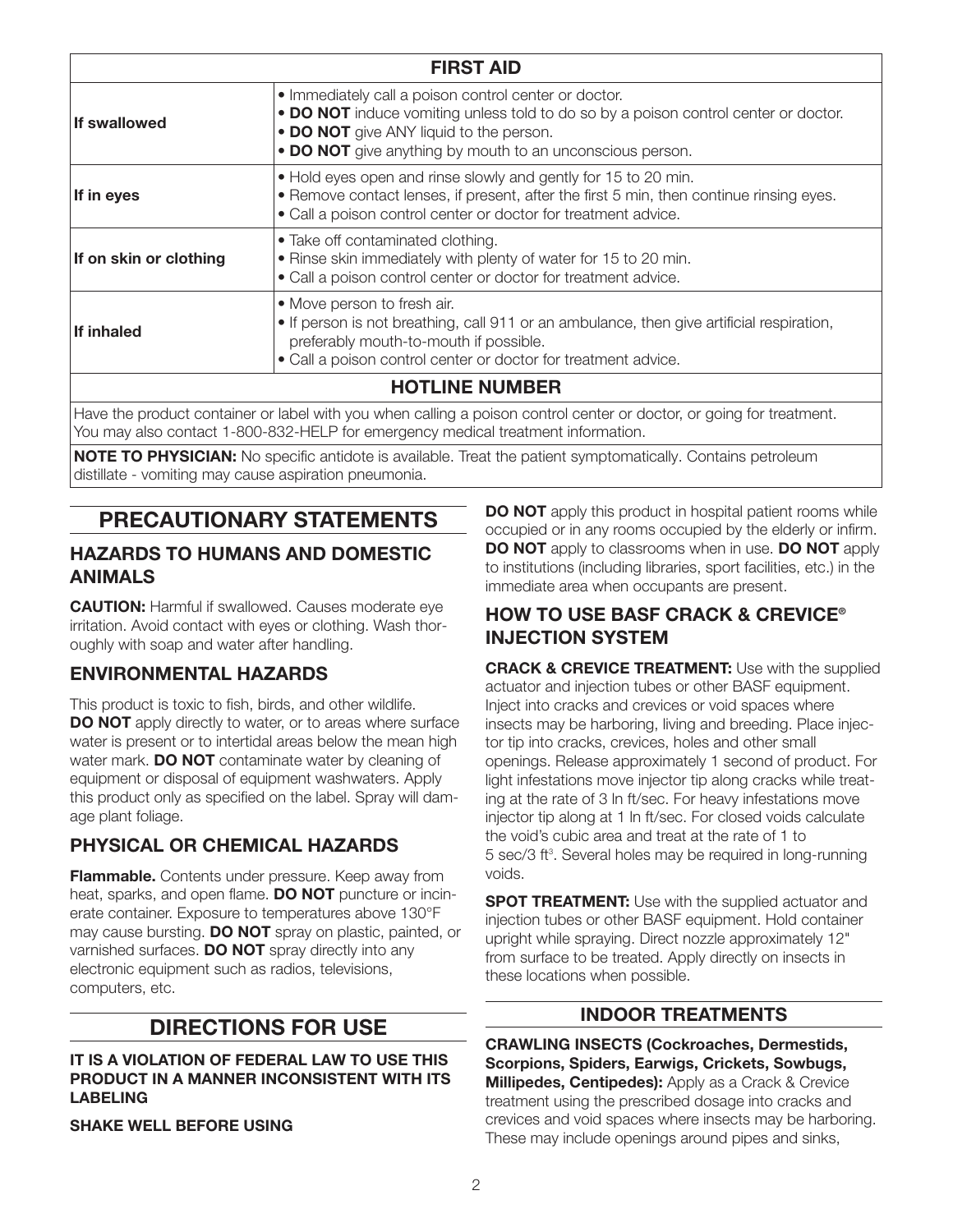under refrigerators, behind baseboards, washing machines, stoves, cabinets, sewer, floor drains and meter boxes. Spot treatments may also be made to areas including storage areas; closets; around water pipes, doors and windows; around refrigerators, cabinets, sinks, stoves and other equipment; shelves, drawers and similar areas.

**TICKS:** Apply as a Crack & Crevice treatment or spot treatment into infested and egg laying sites near pet resting areas including, but not limited to cracks and crevices, behind baseboards, door and window frames. DO NOT use on pets.

**BOOKLICE & SILVERFISH:** Apply as a Crack & Crevice treatment into cracks and crevices of baseboards, door frames, bookcases and other harborage sites. Spot treatments may also be made to areas including, but not limited to, storage areas; closets; around water pipes, doors and windows; around refrigerators, cabinets, sinks, stoves and other equipment; shelves, drawers and similar areas.

**ANTS:** Apply as a Crack & Crevice treatment into cracks, crevices and voids where ants may be traveling and/or harboring, including around doors, window frames, wall voids and other structural cracks and crevices. Spot treatments may also be made to areas including storage areas; closets; around water pipes, doors and windows; around refrigerators, cabinets, sinks, stoves and other equipment; shelves, drawers and similar areas.

**BED BUGS:** Apply as a Crack & Crevice or spot treatment where evidence of bed bugs occurs. This includes bed frames, box springs, inside empty drawers and clothes closets, night stands and other furniture in the room, carpet edges, high and low wall moldings (such as floor molding or window casings), wall voids, behind wall hangings, wallpaper edges and popcorn ceilings. Take bed apart. Treat joints and channels if hollow, such as square or round tubing, and see that interior framework is treated. Bed bugs may also harbor in areas of the room away from the bed. DO NOT use on mattresses, pillows, bed linens or clothes. Remove all clothes and other articles from dressers or closets before application. Allow all treated areas to dry thoroughly before use. Not recommended for use as sole protection against bed bugs. If evidence of bed bugs is found in/on mattresses, use products approved for this use. Reapplication may be made at 7 day intervals.

GRAIN WEEVILS, FLOUR BEETLES, CHOCOLATE MOTHS, DRUGSTORE BEETLES, TROGODERMAS (in exposed adult and larval stages) AND HIBERNATING STAGES OF BOXELDER BUGS, ELM LEAF BEETLES, CLUSTER FLIES AND CLOVER MITES: Inject cracks and crevices and/or voids where these insects may be harboring or hibernating. Infested areas may include cracks and crevices in cabinets and pantries, wall voids, around window and door frames, under siding and in machinery. Spot treatments may also be made to areas including storage areas; closets; around water pipes, doors and

windows; around refrigerators, cabinets, sinks, stoves and other equipment; shelves, drawers and similar areas.

## INDOOR TREATMENTS APPLICATIONS IN FOOD HANDLING ESTABLISHMENTS

Food Handling Establishments are places other than private residences in which food is held, processed, prepared or served.

In Federally inspected meat and poultry plants, the facility must not be in operation when this product is used, regardless of the method of application. In non-Federally inspected facilities, spot and/or Crack & Crevice application may be used while the facility is in operation provided exposed food is covered or removed from the area being treated prior to application.

DO NOT apply directly to food. Care should be taken to avoid depositing the product onto exposed surfaces or introducing the material into the air. Avoid contamination of food, food utensils or food processing surfaces. Food must be covered or removed in areas being treated. Spray should not be applied directly to surfaces or utensils that may come into contact with food. Food contact surfaces and equipment must be cleaned with an effective cleaning compound and rinsed with potable water before using.

Reapplication may be made at 21 day intervals. Limit individual spot treatments to an area no larger than 20% of the treated surface. Individual spot treatments should not exceed 2 ft<sup>2</sup>.

FOOD AREAS: Food areas include areas for receiving, storage, packing (canning, bottling, wrapping, boxing), preparing, edible waste storage and enclosed processing systems (mills, dairies, edible oils, syrups). Serving areas (when food is exposed and facility is in operation) is also considered a food area.

Apply as a Crack & Crevice treatment or spot treatment directly into cracks, crevices, voids or onto surfaces where insects are resting. Use an injection tube or other BASF equipment capable of delivering a pinstream. Apply to different elements of construction; between equipment and floor; openings leading to hollow spaces in walls, equipment legs and bases; and where insects hide or rest.

FOOD SERVING AREAS (facilities where foods are served, such as dining rooms): Apply as a Crack & Crevice treatment or spot treatment to selective surfaces such as baseboards, under elements of construction, and into cracks and crevices. Avoid treating surfaces likely to be contacted by food. Food should be covered or removed in area being treated. **DO NOT** apply directly to food or allow applications to contaminate food.

NON-FOOD AREAS: Includes areas such as garbage rooms, lavatories, floor drains (to sewers), entries and vestibules, offices, locker rooms, machine rooms, boiler rooms, garages, mop closets and storage areas (after canning or bottling).

Apply as a Crack & Crevice treatment or spot treatment to selective surfaces such as baseboards, under elements of construction, into cracks and crevices. Avoid treating surfaces likely to be contacted by food.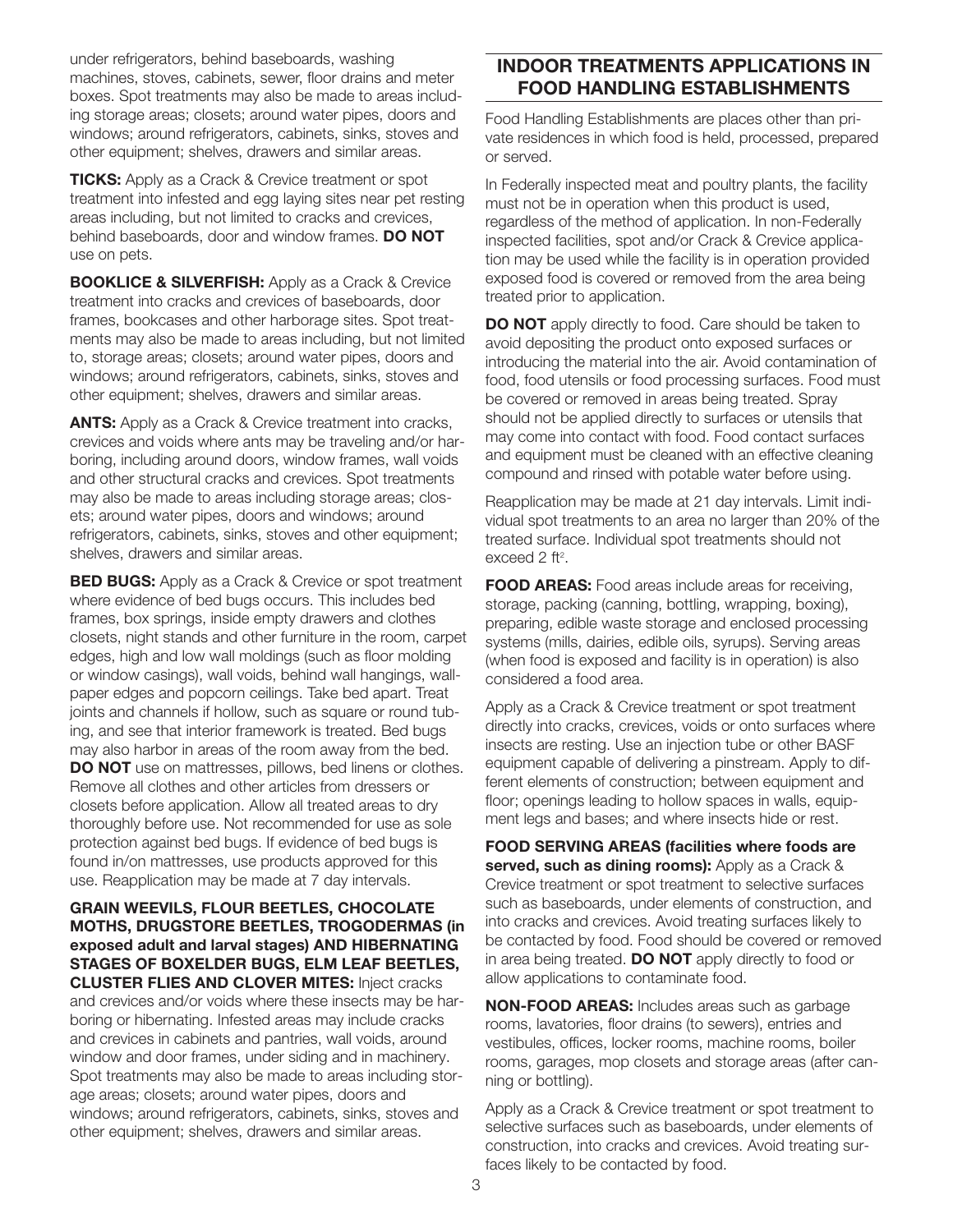### INDOOR AND OUTDOOR TREATMENTS

WOOD DESTROYING INSECTS - Localized treatment of wood-infesting insects including Beetles and Borers (such as the following families: *Anobiidae*, *Bostrichidae*, *Buprestidae*, *Cerambycidae*, *Lyctidae*, *Oedemeridae*, *Sesiidae*), Carpenter Ants, Carpenter Bees, Termites and Wood Wasps: Locate suspected infestation and/or insect tunnels and cavities. Drill pilot holes into insect tunnels, galleries and inaccessible closed voids. Drill holes 8 to 10" apart to ensure thorough coverage. Inject 5 to 10 sec/hole. DO NOT contact electrical wiring, plumbing, etc. when drilling and never use BASF metal wood injectors where electrical shock could occur. Use a BASF standard plastic void injector if there is danger of electrical contact. For carpenter bees, seal bee entrances after application. This treatment is intended for localized termite infestations only. For severe infestations or treatments under slabs, in basements and buildings with insufficient crawl space, contact a licensed pest control operator or termite service. Not recommended as sole protection against termites. The purpose of treatments with this product is to kill workers or winged forms which may be present in the treated galleries at the time of treatment. Such applications are not a substitute for mechanical alteration, soil treatment or foundation treatment but merely a supplement.

#### FOR ACTIVE AND HIBERNATING STAGES OF BOXELDER BUGS, ELM LEAF BEETLES, CLUSTER FLIES AND CLOVER MITES: Inject cracks and crevices

and/or voids where these insects may be harboring or hibernating. Infested areas may include cracks and crevices, behind siding, wall voids, around window and door frames.

## OUTDOOR TREATMENTS

SUBTERRANEAN ANTS SUCH AS ARGENTINE ANTS, **FIRE ANTS, AND HARVESTER ANTS:** To treat nests. inject the nest at 3 to 6 sites at a rate of 5 to 10 sec/site. For very large nests (over 12" diameter), increase the number of injection sites. Space injection sites in a circular pattern on the nest surface with one site in the center. To quiet active ants on nest surface, sweep surface with spray from a distance of 12". For best results, apply when temperature is 65 to 85°F, or in early morning or late evening hours. Treat new nests as they appear.

PERIMETER TREATMENT: For crawling insects, apply as a Crack & Crevice treatment or spot treatment into cracks and crevices where insects may enter premises or harbor. Such areas include weep holes, under siding, wall voids, soffits, around attic vents, cracks and crevices, openings around windows, doors and pipes and landscape timbers. Treatment of infested fences and tree holes is permitted.

#### TERMITES AND CARPENTER ANTS LIVING INSIDE

**TREES:** Determine the highest and lowest elevation of the colony. Drill holes into colony at highest elevation and inject 5 to 10 sec. Do the same for lowest elevation. Drill

intermediate holes every 4 ft between the upper and lower elevations if required.

**AERIAL TERMITE CARTON IN TREES: Drill or punch** hole into center of carton. Inject for 5 to 10 sec. If carton is greater than 12" across, open another injection site. Inject for 5 to 10 sec. Make 1 additional injection site for each 12" of carton.

#### TERMITES AND CARPENTER ANTS IN STUMPS,

**UTILITY POLES AND FENCES:** Treat open holes or drill horizontal holes in a circular pattern where insects are suspected. Inject 2 to 5 sec of product/hole.

#### TREATMENT FOR IN-GROUND SERVICE BOXES:

Ants, Centipedes, Clover Mites, Cockroaches, Crickets, Earwigs, Fire Ants, Millipedes, Scorpions, Silverfish, Sowbugs, Spiders (such as Black Widow and Brown Recluse), and Springtails. Use spray actuator to treat open boxes and exposed surfaces. **DO NOT** contact any electrical wiring or mechanical parts of meter.

### STORAGE AND DISPOSAL

DO NOT contaminate water, food or feed by storage or disposal.

PESTICIDE STORAGE: Store in a cool dry area away from heat or open flame and inaccessible to children.

**PESTICIDE DISPOSAL:** Wastes resulting from use of this product may be disposed of on site or at an approved waste disposal facility.

CONTAINER DISPOSAL: DO NOT puncture or incinerate! If empty: Place in trash or offer for recycling if available. If partly filled: Call your local solid waste agency for disposal instructions.

Contains no CFCs or other ozone depleting substances. Federal regulations prohibit CFC propellants in aerosols.